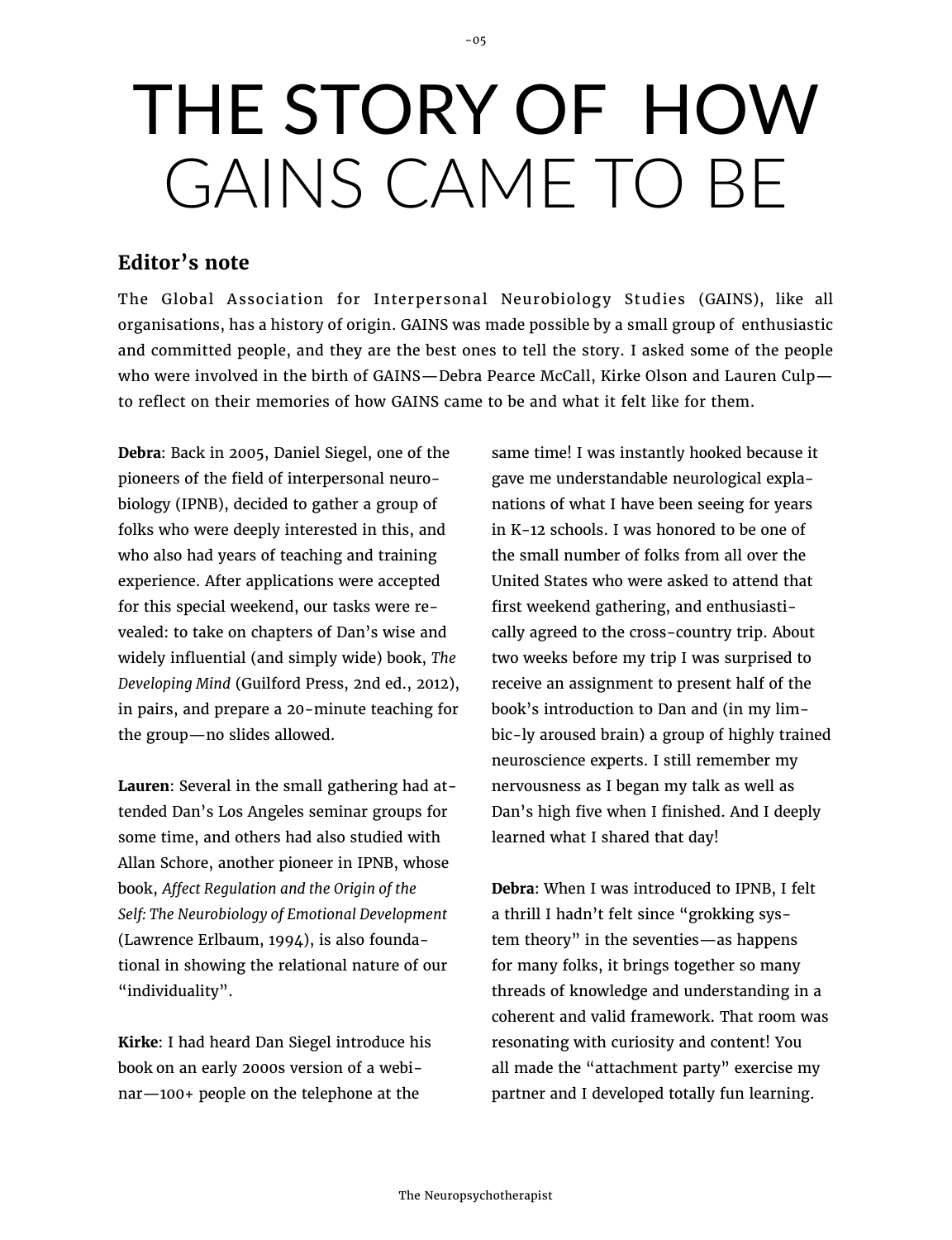And our desire to do a great job only increased when Louis Cozolino, the third IPNB pioneer, showed up to listen to us all. (An aside about Lou: his first book, *The Neuroscience of Psychotherapy* (W. W. Norton, 1st ed., 2002), is one of the best explanations of what makes any model, intervention or technique more likely to be healing.)

**Lauren**: I became interested in the work of Dan and Allan through my prenatal and perinatal work. I was very active in the Pre and Perinatal Psychology and Health Association, and conveniently, my office was on the same floor as Dan's (in Brentwood, CA). I had been attending his monthly advanced seminars and was also presenting on that weekend. After each pair finished, we got feedback on the content and the IPNB qualities of our teaching. This intensity translated into deep learning and the beginning of some lifelong connections.

**Kirke**: I also fondly remember the Chinese dinner that followed and the discussion among the enthusiastic small group. Over Hot and Sour Soup and Moo Goo Gai Pan, a nameless, formless group began to emerge with the purpose to make it possible for people to learn, apply and share IPNB across the globe.

**Debra**: Food was definitely involved! The work of neuroscientist and GAINS advisory board member, Steven Porges, tells us that being able to share food together in safety and connection is a vagal accomplishment. (I remember the Italian food we all enjoyed together the other night as well.) By the end of that weekend, a core group committed to

starting something. Some folks who worked with Lauren and really helped GAINS begin are no longer on the working board—especially Bonnie Badenoch (now on the GAINS advisory board) and Carol Landsberg.

**Lauren**: Bonnie, Carol and I attended Dan's monthly seminars. At first, the small GAINS working board meetings were held in Dan's office suite in the afternoon; as we grew over the years, our working board grew international and our meetings transitioned to virtual. And we were so fortunate to get enthusiastic "yes" responses from those pivotal theorists, researchers and writers we asked to be on our advisory board—including Dan, Allan and Lou. The name GAINS arose during a brainstorming session with Dan, and when we later discovered that the domain was already taken, I suggested the domain name "mindGAINS". To give you a sense of the early meeting environment, suggesting an idea was usually also a verbal commitment to follow through with the implementation to completion. With no prior experience, I was designated to create the first website. We also started a directory, so IPNB-informed professionals could be found by each other and the public.

**Kirke**: As the far-away East Coast member, I discussed and observed rather than participated in the numerous meetings with lawyers and accountants involved in creating the nonprofit GAINS out of our enthusiasm. We've had wonderful board of director members who helped with all different parts of our growth over the years, and we will always be grateful to all those folks who put in volunteer service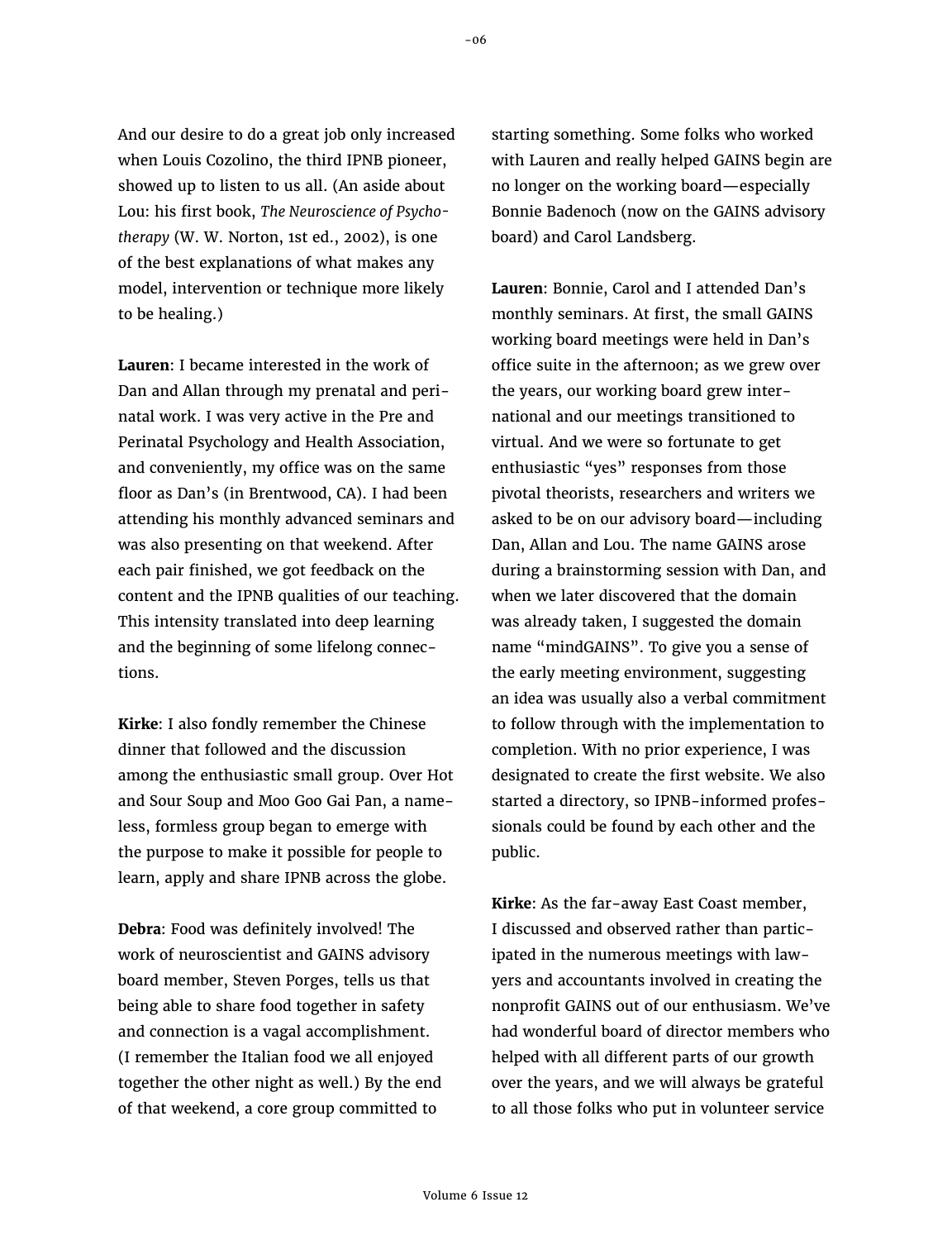time for GAINS. Within a short time we also developed an amazing advisory board, including Dan, Allan and Lou, of course—and for all too short a time, the wonderful poet and philosopher, John O'Donohue.

**Debra**: Yes, blessings and gratitude to John, and to our other advisory board member we will always hold in honored memory, Jaak Panksepp, who was a ground-breaking affective neuroscientist. Our advisory board and board of directors have always been various sorts, which makes sense since from the beginning we wanted a community that was not-for-profit, global, and open to anyone interested in IPNB, where each member is applying IPNB professionally—as a therapist, educator, coach, leader, physician, bodyworker, attorney, or more; and personally, as a parent, a partner, a human!

**Lauren**: In just a couple of years, interest in GAINS grew and our advisory board expanded, with Stephen Porges—creator of polyvagal theory—joining, as well as some internationally known clinicians whose work incorporates principles from IPNB, such as Pat Ogden and Diana Fosha. GAINS is so grateful for all our fabulous advisory board members and their ongoing support and contributions. In addition to those named already, they include the renowned mirror neuron researcher, Marco Iacoboni; medical leadership expert and heart surgeon, Ross M. Ungerleider; bestselling author and poet, Diane Ackerman; leader and physician, Eugene Beresin; neuroscience researcher and innovator, Carl D. Marci; spiritual scholar, James Finley; child/parent advocate, Patty Wipfler, and author and speaker,

## Iain McGilchrist.

**Debra**: In the first decade, we really focused on creating our advisory board, all the core structure and policy needed for a sustainable nonprofit, and our core membership and board. Our main projects were a web presence, and creating a community for people to communicate about IPNB. Once the annual IPNB Conference was so named, we did all we could as board members to attend, providing an opportunity to bond with each other, connect with other board members, and invite others to become part of GAINS; and, of course, immerse in some of the latest IPNB related thinking! Join us there!

**Lauren**: Back then*,* the best way to communicate with each other and grow our community was to create an original publication. Started by Bonnie Badenoch and Carol Landsberg as editors, who were soon joined by Debra Pearce-McCall, and with the goal of integrating right- and left-hemispheric modes of understanding, the journal—initially called *The GAINS Quarterly*—evolved to a compilation of various types of articles, photos, art, and a licensed cartoon. I served as a fact-checker, keeping up with the latest information coming from Dan's monthly seminars and helping find interested authors.

**Kirke**: In addition to building community, we have always created a platform for those who were willing to try their hand at writing or teaching or sharing about applying, theorizing, or researching IPNB. I am forever grateful to GAINS, especially Bonnie Badenoch and Debra Pearce-McCall, for their early

-07